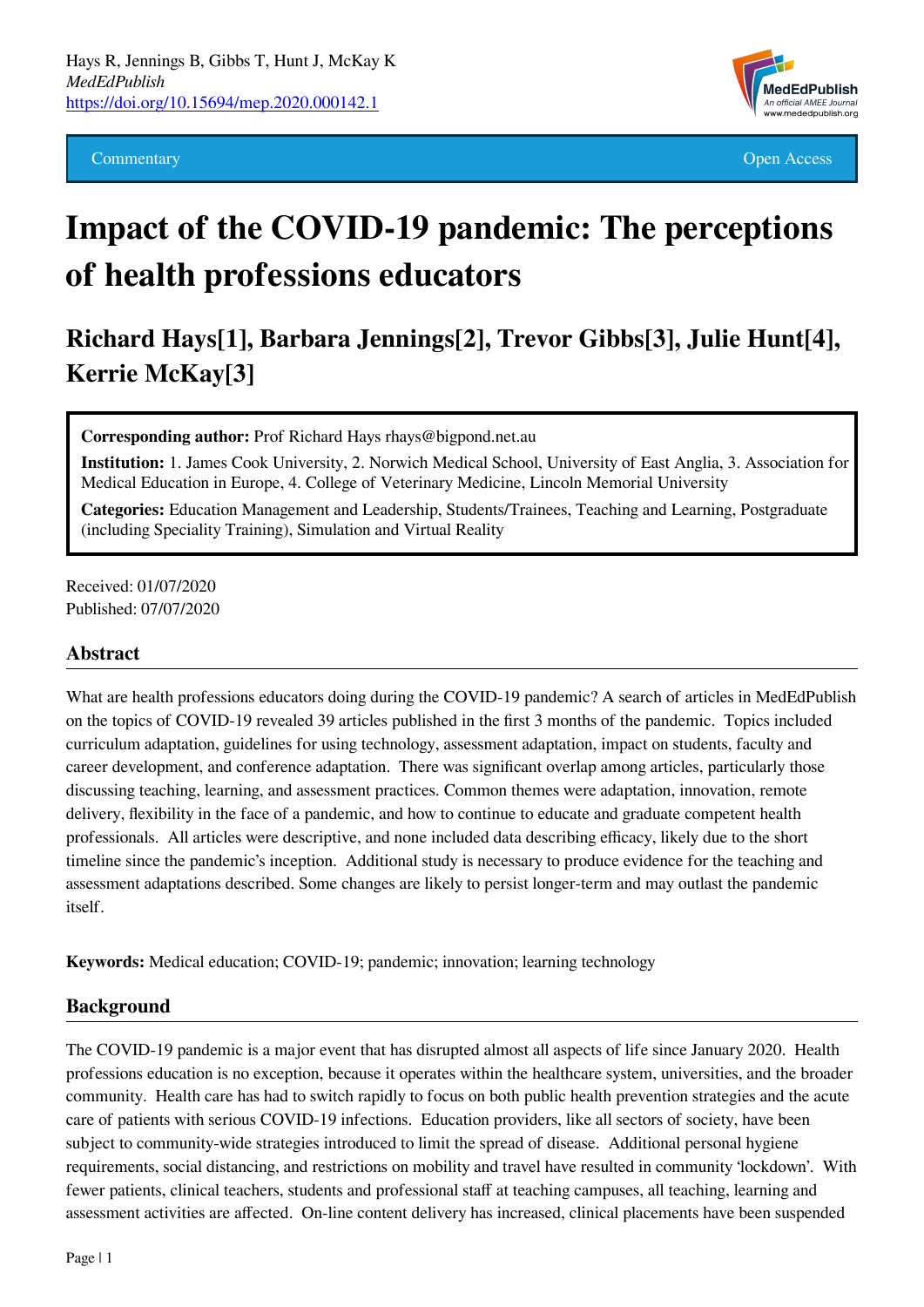

or altered and assessment practices have had to change.

One additional change evident to editors of medical education journals is that academics seem to have had more time to write about their experiences. This journal has received substantially more manuscripts than normal. About 5 months into the pandemic, we have published 39 papers with either 'COVID-19' or 'pandemic' in the title or as the main subject. Contributions have come from a wide range of participants, including those in leadership roles, teachers, examiners and learners, and from many nations. MedEdPublish may be particularly suited to provide a window on what is current, because the journal has a relatively rapid publication cycle and publishes all manuscripts that meet ethical and formatting standards (about 90% of all submissions), allowing the community of practice to decide their value (Hays, 2016). We prioritised the processing of these papers because of the high level of interest in ways of responding to the major disruption. The result is a compilation of early papers that describe how health professions educators managed through the initial stages of this evolving crisis, allowing a synthesis to be made of responses to the disruption. Here we provide a brief summary of strategies reported around the world.

#### **Method**

A search for articles on the MedEdPublish website was conducted using 'COVID-19' and 'pandemic' as the primary search terms in the fields of 'title'. The date of the final search was  $30<sup>th</sup>$  June, almost exactly 3 months after the first COVID-19 article was published on 23rd March. While the closing date is arbitrary, the period spans the initial outbreak of the pandemic and the rapid responses to the global disruption. A simple descriptive analysis was conducted to categorise articles by type and broad topic content, focusing on strategies for adapting to challenges, rather than simply describing them. All of the articles were set primarily in medical programs, with five including an interprofessional viewpoint across health professions' education programs. Each paper was subjected to a 'light touch' thematic analysis to understand the common topics discussed in the health professions education community as the pandemic unfolded.

#### **Results**

The 39 articles were spread across categories – 'Personal view or opinion piece' (15), 'Practical tips and/or guidelines' (13), 'New educational method or tool' (6), 'Letter' (3) and "Case study' (2). None were research papers, probably reflecting the short time frame from action to publication. Many articles covered more than one topic, particularly the more general overview articles. For example, the use of technology was commonly mentioned in adapting most teaching, learning and assessment activities. The most common topics were the use of technology (28), curriculum or assessment adaptation (27), impact on undergraduate and postgraduate teaching (17), faculty and/or career development (7) and conference adaptation (3). The summary data for the articles and letters are presented in Table 1.

### **Table 1. A summary of 39 articles published in MedEdPublish during the first wave of the COVID-19 pandemic.**

| <b>Type of MEP</b> | <b>First Author &amp;</b>            | <b>Title of Article</b> | <b>Themes Discussed</b> |                                                |                                          |                                                             |                                                      |  |
|--------------------|--------------------------------------|-------------------------|-------------------------|------------------------------------------------|------------------------------------------|-------------------------------------------------------------|------------------------------------------------------|--|
| <b>Manuscript</b>  | <b>Location of</b><br><b>Authors</b> |                         | <b>TEL</b>              | Curriculum/<br>Assessment<br><b>Adaptation</b> | <b>Impact on</b><br><b>UGT &amp; PGT</b> | <b>Faculty</b><br>Support &<br>Career<br><b>Development</b> | <b>Conferences</b><br>& Scholarly<br><b>Activity</b> |  |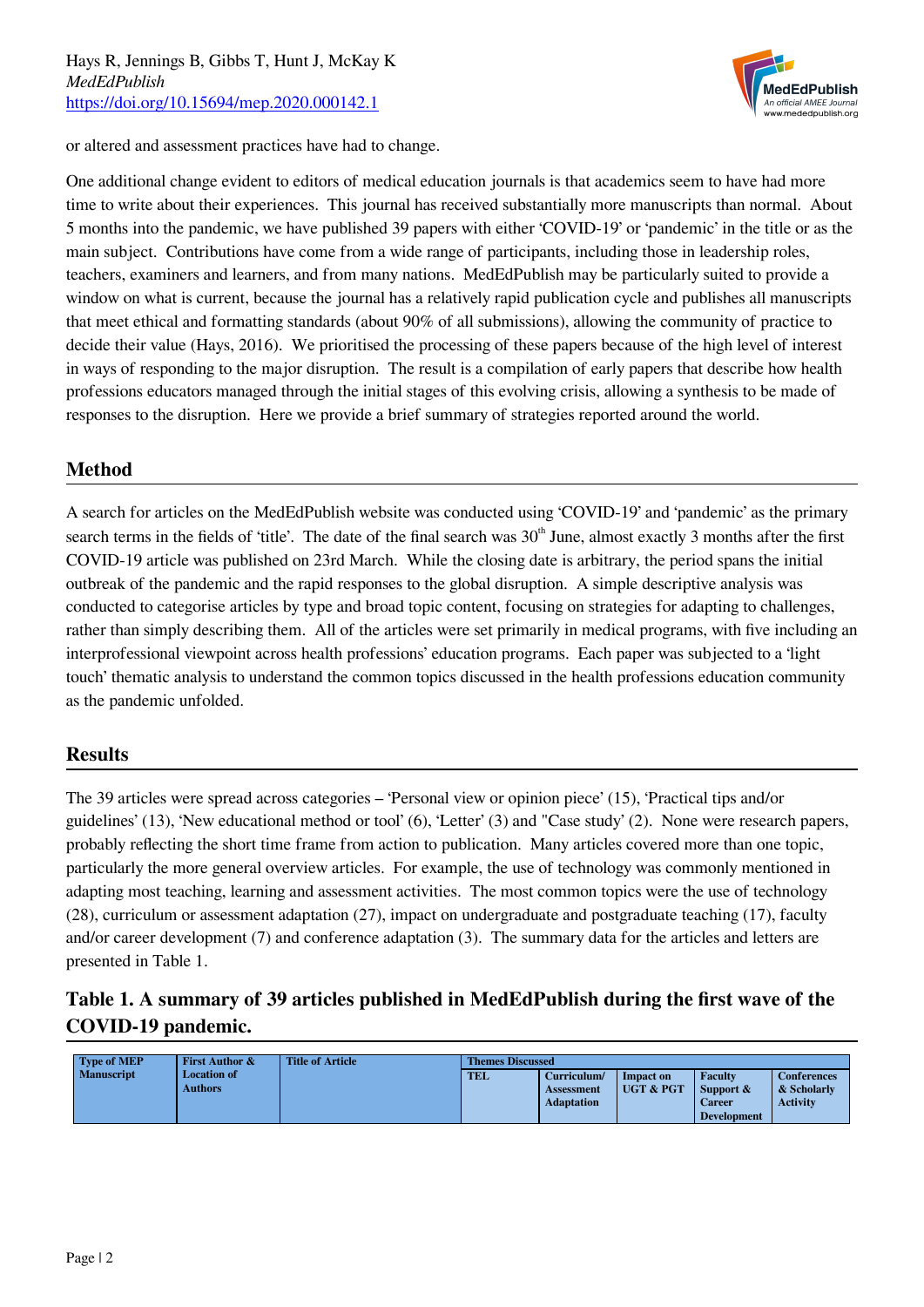

| <b>Personal View or</b> | Alexander, UK      | All hands on deck: early graduation                                |                         | $\mathbf X$             | $\mathbf X$             |   |   |
|-------------------------|--------------------|--------------------------------------------------------------------|-------------------------|-------------------------|-------------------------|---|---|
| <b>Opinion Piece</b>    |                    | of senior medical students in the                                  |                         |                         |                         |   |   |
|                         |                    | COVID-19 pandemic                                                  |                         |                         |                         |   |   |
|                         | Alrefaie, Egypt &  | Monitoring Online Learning During                                  | X                       | $\overline{X}$          |                         |   |   |
|                         | Saudi Arabia       | COVID-19 Pandemic; Suggested                                       |                         |                         |                         |   |   |
|                         |                    | <b>Online Learning Portfolio</b>                                   |                         |                         |                         |   |   |
|                         |                    | (COVID-19 OLP)                                                     |                         |                         |                         |   |   |
|                         | Arandjelovic,      | COVID-19: Considerations for                                       |                         | $\overline{\mathbf{X}}$ | X                       |   |   |
|                         | Australia          | Medical Education during a                                         |                         |                         |                         |   |   |
|                         |                    | Pandemic                                                           |                         |                         |                         |   |   |
|                         | Cecilio-Fernandes, | The COVID-19 pandemic and the                                      | $\overline{\mathbf{X}}$ |                         |                         | X |   |
|                         | Brazil & UK        | challenge of using technology for                                  |                         |                         |                         |   |   |
|                         |                    | medical education in low and middle                                |                         |                         |                         |   |   |
|                         |                    | income countries                                                   |                         |                         |                         |   |   |
|                         | Dyer, Barbados     | Intimate Partner Violence: Using                                   |                         |                         | X                       |   |   |
|                         |                    | Standardized Patients to Improve                                   |                         |                         |                         |   |   |
|                         |                    | Trauma-Informed Care in the era of                                 |                         |                         |                         |   |   |
|                         |                    | the Covid-19 Pandemic                                              |                         |                         |                         |   |   |
|                         | Fernandez-Altuna,  | Experience of the biggest Med School                               | X                       | X                       | X                       |   |   |
|                         | Mexico             | in Mexico during the COVID-19                                      |                         |                         |                         |   |   |
|                         |                    | pandemic                                                           |                         |                         |                         |   |   |
|                         | Goh, Singapore &   | A vision of the use of technology in                               | $\mathbf X$             | $\overline{\textbf{X}}$ | $\mathbf X$             |   |   |
|                         | <b>UK</b>          | medical education after the                                        |                         |                         |                         |   |   |
|                         |                    | COVID-19 pandemic                                                  |                         |                         |                         |   |   |
|                         | Goh, Singapore &   | Rethinking scholarship in medical                                  |                         | $\overline{\mathbf{X}}$ |                         |   |   |
|                         | <b>UK</b>          | education during the era of the                                    |                         |                         |                         |   |   |
|                         |                    | COVID-19 pandemic                                                  |                         |                         |                         |   |   |
|                         | Hamad, Saudi       | "To teach is to learn twice" Added                                 | X                       |                         |                         |   | X |
|                         | Arabia             | value of peer learning among medical                               |                         |                         |                         |   |   |
|                         |                    | students during COVID-19 Pandemic                                  |                         |                         |                         |   |   |
|                         | Iwai, US           | Transition to Virtual Reflection:                                  | $\mathbf X$             | $\mathbf X$             | $\mathbf X$             |   |   |
|                         |                    |                                                                    |                         |                         |                         |   |   |
|                         |                    | Narrative Medicine during<br>COVID-19                              |                         |                         |                         |   |   |
|                         | Johnson, US        | Residents' Perspectives on Graduate                                | X                       | $\mathbf X$             |                         |   | X |
|                         |                    | Medical Education during the                                       |                         |                         |                         |   |   |
|                         |                    |                                                                    |                         |                         |                         |   |   |
|                         | Margolis, US &     | COVID-19 Pandemic and Beyond<br>The Extended Congress: Reimagining | X                       |                         |                         |   |   |
|                         |                    |                                                                    |                         |                         |                         |   |   |
|                         | Uruguay            | scientific meetings after the                                      |                         |                         |                         |   |   |
|                         |                    | COVID-19 pandemic                                                  |                         |                         |                         |   |   |
|                         | McKimm, UK &       | Health Professions' Educators'                                     | $\overline{\mathbf{X}}$ |                         |                         |   | X |
|                         | Australia          | Adaptation to Rapidly Changing                                     |                         |                         |                         |   |   |
|                         |                    | Circumstances: The Ottawa 2020                                     |                         |                         |                         |   |   |
|                         |                    | Conference Experience                                              |                         |                         |                         |   |   |
|                         | Sabzwari, Pakistan | Rethinking Assessment in Medical                                   |                         | $\overline{X}$          | $\overline{\mathbf{X}}$ |   |   |
|                         |                    | Education in the time of COVID-19                                  |                         |                         |                         |   |   |
|                         | Woywodt, UK        | COVID-19 – the ultimate disruptor?                                 | X                       |                         | $\overline{X}$          |   |   |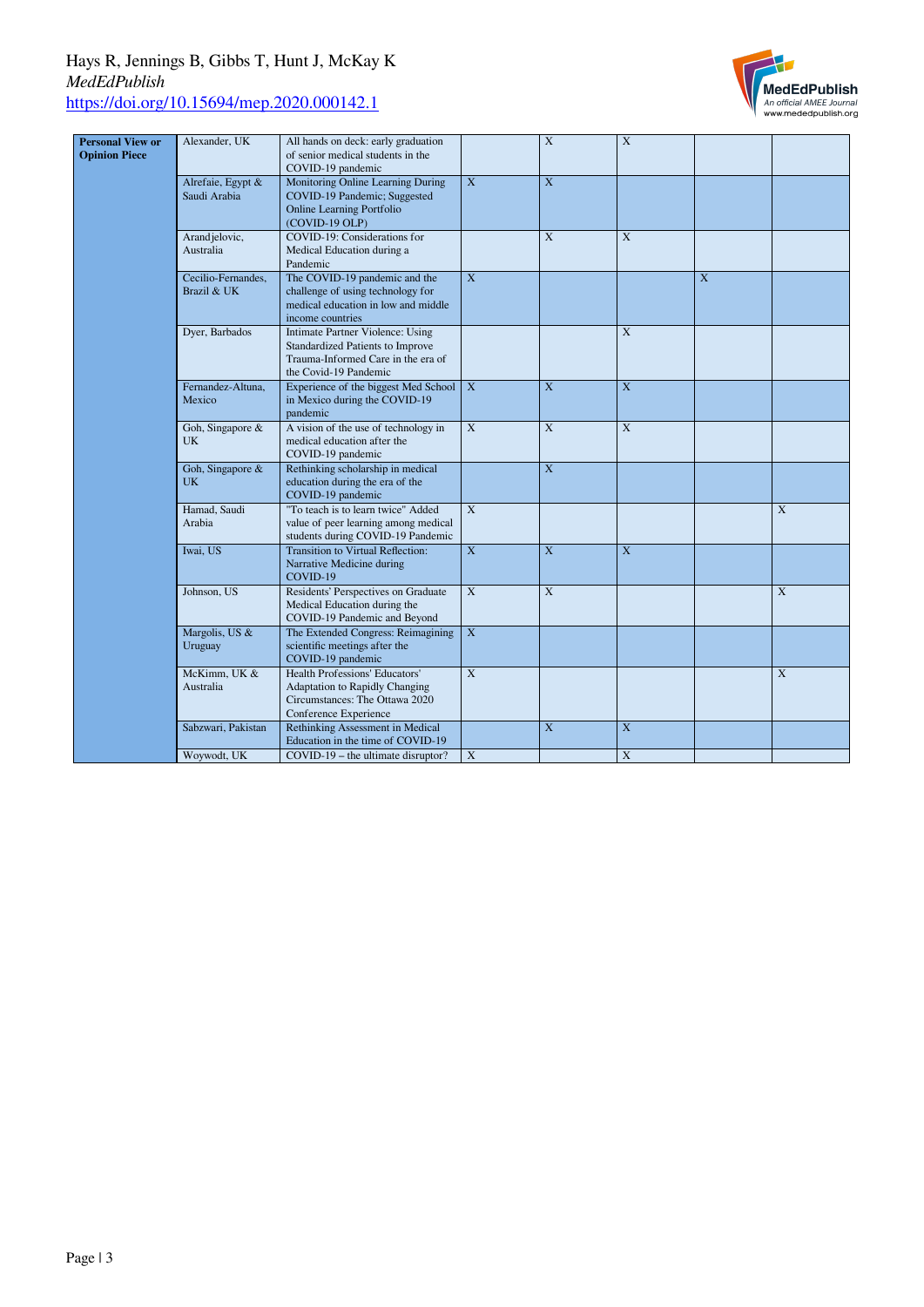

| <b>Practical tips</b><br>and/or guidelines | Eachempati,<br>Malaysia & India                                                                  | Ten maxims for out of class learning<br>to outclass the academic challenges of<br>COVID-19                                                                         | $\mathbf X$ |                         | $\mathbf X$ |             |  |
|--------------------------------------------|--------------------------------------------------------------------------------------------------|--------------------------------------------------------------------------------------------------------------------------------------------------------------------|-------------|-------------------------|-------------|-------------|--|
|                                            | Fawns, UK                                                                                        | Challenging assumptions about<br>"moving online" in response to<br>COVID-19, and some practical<br>advice                                                          | $\mathbf X$ | $\mathbf X$             | $\mathbf X$ | $\mathbf X$ |  |
|                                            | Foulds, Canada                                                                                   | From Spark to Flame -- Radical<br><b>Innovations from Cataclysmic Events</b><br>in Medical Education                                                               | $\mathbf X$ | X                       | $\mathbf X$ | X           |  |
|                                            | Kachra, Canada                                                                                   | Practical tips for faculty development<br>workforce training under pressure in<br>the time of COVID-19 pandemic                                                    |             | X                       |             | X           |  |
|                                            | Neufeld, Canada                                                                                  | Twelve tips to combat ill-being during<br>the COVID-19 pandemic: A guide for<br>health professionals & educators                                                   |             |                         |             | $\mathbf X$ |  |
|                                            | Raja, UK                                                                                         | How to utilise your time effectively<br>during the Covid-19 pandemic                                                                                               | $\mathbf X$ |                         | $\mathbf X$ |             |  |
|                                            | Reyna, New<br>Zealand                                                                            | Twelve Tips for COVID-19 friendly<br>learning design in medical education                                                                                          | $\mathbf X$ | $\mathbf X$             | $\mathbf X$ |             |  |
|                                            | Samarasekera,<br>Singapore                                                                       | Response and Lessons Learnt<br>Managing the COVID-19 Crisis by<br>School of Medicine, National<br>University of Singapore                                          | $\mathbf X$ | $\mathbf X$             | $\mathbf X$ |             |  |
|                                            | Sanders, UK, the<br>Netherlands,<br>Singapore,<br>Germany, Oman,<br>US, Canada, and<br>Australia | Twelve tips for rapidly migrating to<br>online learning during the COVID-19<br>pandemic                                                                            | $\mathbf X$ | X                       |             |             |  |
|                                            | Taha, UAE & Saudi<br>Arabia                                                                      | Curriculum delivery in Medical<br>Education during an emergency: A<br>guide based on the responses to the<br>COVID-19 pandemic                                     | $\mathbf X$ | $\mathbf X$             |             |             |  |
|                                            | Taylor, UAE & UK                                                                                 | Transformation to learning from a<br>distance                                                                                                                      | $\mathbf X$ | X                       |             | X           |  |
|                                            | Wadi, Saudi Arabia<br>& UAE                                                                      | The assessment clock: A model to<br>prioritize the principles of the utility<br>of assessment formula in emergency<br>situations, such as the COVID-19<br>pandemic |             | $\mathbf X$             |             |             |  |
|                                            | Wong, Singapore                                                                                  | Redesigning team-based learning<br>facilitation for an online platform to<br>deliver preclinical curriculum: A<br>response to the COVID19 pandemic                 | $\mathbf X$ | $\mathbf X$             |             |             |  |
| <b>New education</b><br>method or tool     | Blythe, UK                                                                                       | Online Graduation of Doctors During<br>the COVID-19 Pandemic                                                                                                       | $\mathbf X$ |                         | $\mathbf X$ |             |  |
|                                            | Khan, UK                                                                                         | An adaptation of Peyton's 4-stage<br>approach to deliver clinical skills<br>teaching remotely                                                                      | $\mathbf X$ | X                       |             |             |  |
|                                            | Mendes Chiloff.<br>Brazil                                                                        | Volunteering in medical school<br>during the pandemic: a solution for<br>teaching                                                                                  |             | $\mathbf X$             | X           |             |  |
|                                            | Posner, Canada &<br><b>US</b>                                                                    | Virtual reality videos for training and<br>protocol dissemination during a<br>pandemic                                                                             | $\mathbf X$ |                         | $\mathbf X$ |             |  |
|                                            | Sa-Couto, Portugal                                                                               | How to use telesimulation to reduce<br>COVID-19 training challenges: A<br>recipe with free online tools and a bit<br>of imagination                                | $\mathbf X$ | $\mathbf X$             |             |             |  |
|                                            | Sudhir, Dubai                                                                                    | Adapting to the need of the hour:<br>Communication skills simulation<br>session using an online platform<br>during COVID-19                                        | $\mathbf X$ | X                       |             |             |  |
| <b>Case Study</b>                          | Boursicot,<br>Singapore $\&$<br>Australia                                                        | Conducting a high-stakes OSCE in a<br>COVID-19 environment                                                                                                         |             | X                       |             | X           |  |
|                                            | Veasuvalingam,<br>Malaysia                                                                       | Falling back on technology mindfully<br>during COVID-19 pandemic: NUMed<br>campus experience                                                                       | $\mathbf X$ | X                       |             |             |  |
| Letter                                     | Lee,                                                                                             | How we taught medical students in a<br>tertiary hospital during a pandemic                                                                                         |             | $\overline{\mathbf{X}}$ |             |             |  |
|                                            | Niburski, Canada                                                                                 | A corona virus tracker for clinicians<br>and students: Assessing education<br>during an evolving phenomenon                                                        | $\mathbf X$ |                         |             |             |  |
|                                            | Shimizu, Japan                                                                                   | More than adaptation: why we carried<br>out faculty development on<br>assessment in the middle of a<br>pandemic                                                    | X           | X                       |             |             |  |

MEP=MedEdPublish, TEL=Technology Enhanced Learning, UGT=undergraduate teaching and training,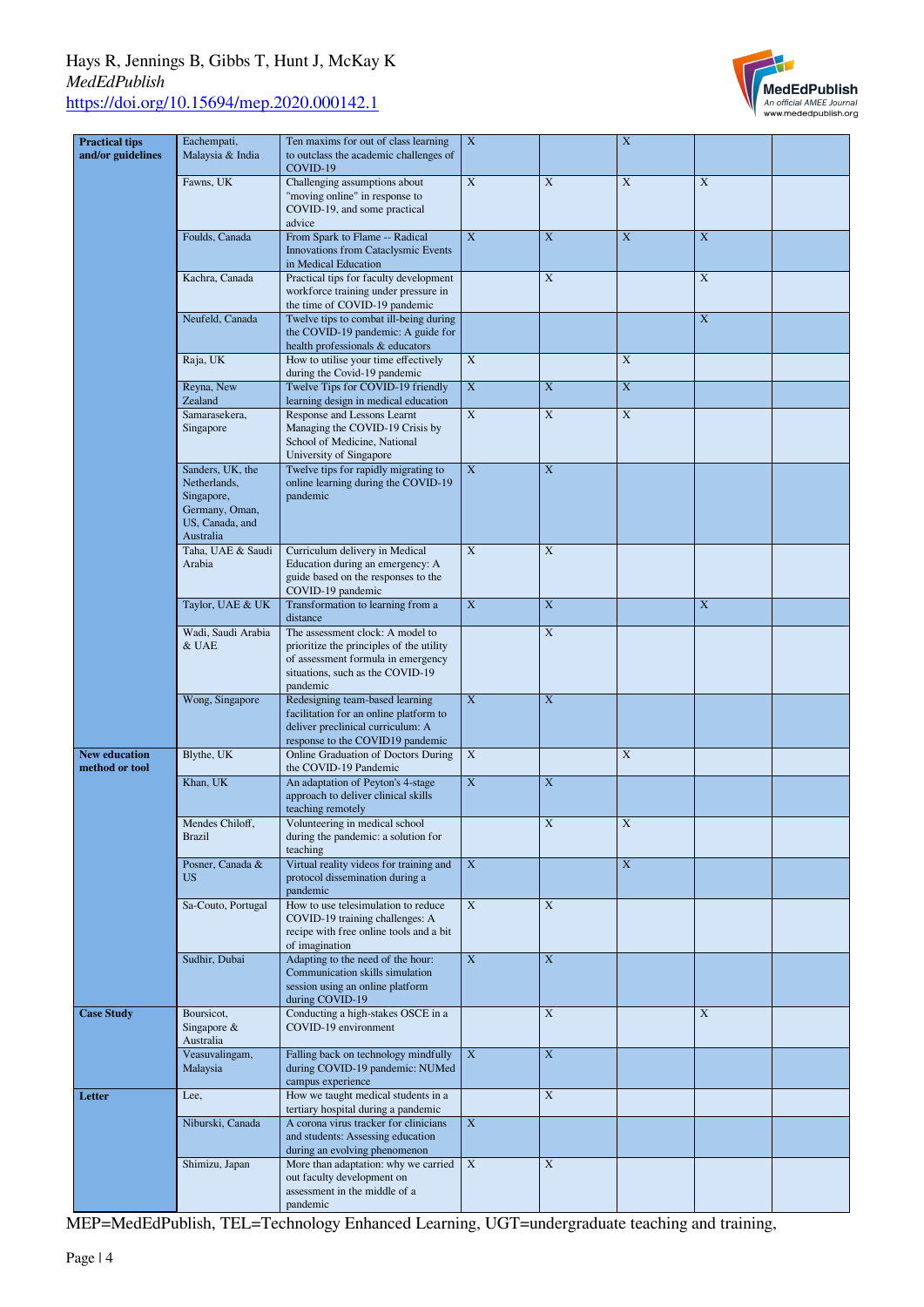

#### PGT=postgraduate teaching and training

There were examples from several schools in different countries that documented how faculty responded quickly and successfully to adapt to the rapidly evolving situation. Approaches were similar, and there has not yet been sufficient time for institutions to evaluate the impact of their interventions. The key to success appeared to be leadership and communication involving all stakeholders (Samarasekera *et al.*, 2020). Lectures are now online, the use of simulation has increased and strategies for reducing the mixing of patients, students and staff for teaching and assessment are being developed. A common view is that health professions' education will continue to use these strategies, at least to a substantial extent, even after 'stability' returns.

*Technology use*. Several articles addressed the need to scale up technology use, both using existing software and developing new software. Challenges for lower income countries were acknowledged (Cecilio-Fernandes *et al.*, 2020), and the differential access to infrastructure between nations was explored. Faculty and students' access to and proficiency with technology was also noted as being heterogenous. Authors provided practical tips about the use of blended learning with the right balance of synchronous and asynchronous online learning and teaching (Eachempati *et al*., 2020; Sanders *et al.*, 2020).

*Curriculum adaptation*. Various degrees of blended learning, with some reliance on virtual learning environments, are now widespread and have probably allowed programs to continue, albeit quite differently. Almost all articles referred to students having to rely more on online learning methods, which was more socially isolating. This seems to be more straight-forward for more didactic methods, as lectures are relatively easy to broadcast and team-based learning can take place in online 'rooms' (Wong *et al.*, 2020). Clinical teaching is much harder to adapt due to safety and narrower clinical workload. Placements were cancelled or deferred, except in some cases for more senior students, so innovation became essential. One interesting innovation is the use of simulated patients for communication skills teaching via live streaming (Sudhir *et al.*, 2020). Virtual reality methods, where technology was available, were thought to be a potential growth area as part of a broader vision to extend the use of technology in medical education (Goh and Sandars, 2020:2).

*Assessment adaptation.* Arguably, assessment, particularly clinical assessment, has suffered the greatest impact. While there were only four papers on adapting assessment, common themes emerged. The strongest message is that the forced change in assessment practices is an opportunity to improve assessment practice into the future. Assessment may become more programmatic, more reliant on many more methods and assessment events, and less reliant on large, high-stakes events (Wadi *et al.*, 2020; Sabzwari, 2020). The recording and monitoring of assessment may become more important, with more sophisticated technology to support e-portfolios (Alrafiae *et al.*, 2020). While OSCEs can be modified to improve safety (Boursicot *et al.*, 2020), will they continue at all, given the potentially high risks of transmission at crowded examination centres where patients, students and examiners from many places are thrown together?

*Faculty/career development.* Two more attributes seem to have been added to the list of desirable attributes for faculty members. One is a much deeper expertise in education methods, particularly those required to support remote teaching, learning and assessment (Kachra and Ma, 2020). The unrealistic expectation that teachers can be rapidly pushed online without support and training was explored by Fawns *et al.*, 2020. The other is flexibility and a capacity to change education strategies rapidly (Shimizu *et al.*, 2020). How to achieve this on a large scale is not addressed, although specific training in technology and managing disruption may become more frequent. The impact of surrounding community supports, such as childcare arrangements, public transport and the potential to maintain working from home are likely to remain prominent issues.

*Impact on learners.* Students at one school created an App that tracked rapidly changing information on COVID-19 to both increase knowledge about and protect them from the disease (Niburski and Niburski, 2020). Similar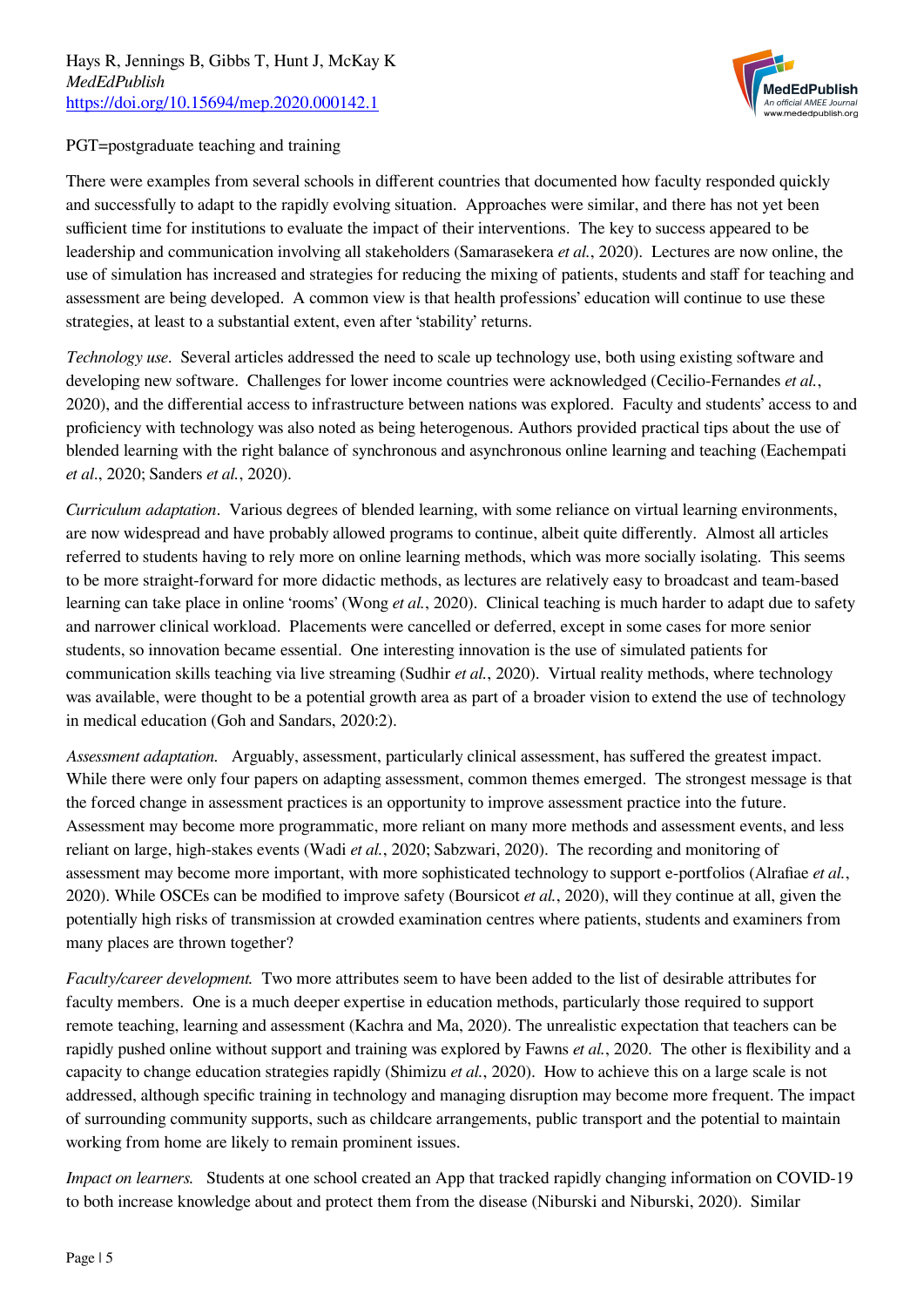

software was developed in many nations for both the professions and the general public. Postgraduate specialty trainees reported that the narrowing of clinical workload may have had a greater effect on their training because some services closed and clinical staff were re-directed (Johnson and Blitzer, 2020). The outcome may be a delay in completion in several speciality programs. There was also a report of volunteering of undergraduate students (and faculty) to assist in managing the heavy workloads (Mendes *et al.*, 2020), and one of early graduation of final year students to support the workforce (Alexander *et al.*, 2020). The 'rite of passage' of graduation ceremonies was maintained through live streaming (Blyth *et al.*, 2020).

*Conference adaptation*. One article reported the rapid adaptation that had to be made with little warning to the Ottawa 2020 conference that was held at the beginning of March, just as the pandemic was taking hold outside of China (McKimm *et al.*, 2020). Only about 30% of registrants could attend, and social distancing was encouraged. Plenaries and workshops switched to online presentations with international live streaming of questions and discussion. This appeared to work well, particularly for plenaries and some workshops that were discussion based rather than 'hands-on' practical in nature. The heroes were the IT team and participants who connected at very unfriendly hours. Another paper reported the conversion to online methods for an international conference held at the end of March, when the pandemic had progressed further. There were several hundred registrants in 20 countries and the most likely outcome was cancellation. Instead, organisers spread sessions over 4-8 weeks to allow for engagement through local and technology-mediated discussions while registrants continued to work (Margolis *et al.*, 2020). These blended conference delivery approaches may become part of all future conferences.

#### **Discussion**

What has emerged from this experience of the most severe global disruption in about 80 years (the second World War may have been a similar scale) may best be described as shared experiences and similar responses, with some genuine innovations and a need for further educational development, evaluation and research. What lessons can be learned? Some changes to health care and health professions education may remain for some time, perhaps becoming permanent. Further global disruptions, although rare in terms of human lifespans, are likely at some stage. Other, less severe disruptions may be more common. Telehealth and telehealth professional education may become more common and important.

As interesting as this collection of papers is, we are left with a series of questions that need to be answered for the community of practice to thrive. Should all lectures be recorded without audiences and be available as podcasts and videos? Will some students demand seated classes as part of their educational experience? Will health professions educators embrace the tools in their virtual learning environments to enhance the design and effectiveness of their online lessons? How sustainable are large, high stakes written and clinical examinations? Should we move to more frequent, smaller assessment activities of greater breadth? Although simulation and virtual reality will develop further, how can immersion in real health care be maintained? How can we remain in a state of preparedness and ability to respond rapidly to future disruptions? How will faculty development evolve? Will working patterns remain more flexible and, if so, how will this affect career development? Will large international conferences survive? How will professional networks develop and thrive if 'corridor' conversations and debates over tea or coffee cannot take place? An issue that pervades most of these questions is: what is the value of social interaction in health professions education?

These questions form a substantial agenda for research and debate as health professions education evolves. A quote from the business literature is apposite:

*'Vision without action is merely a dream. Action without vision just passes the time. Vision with action can change the world'* (Barker, 1993).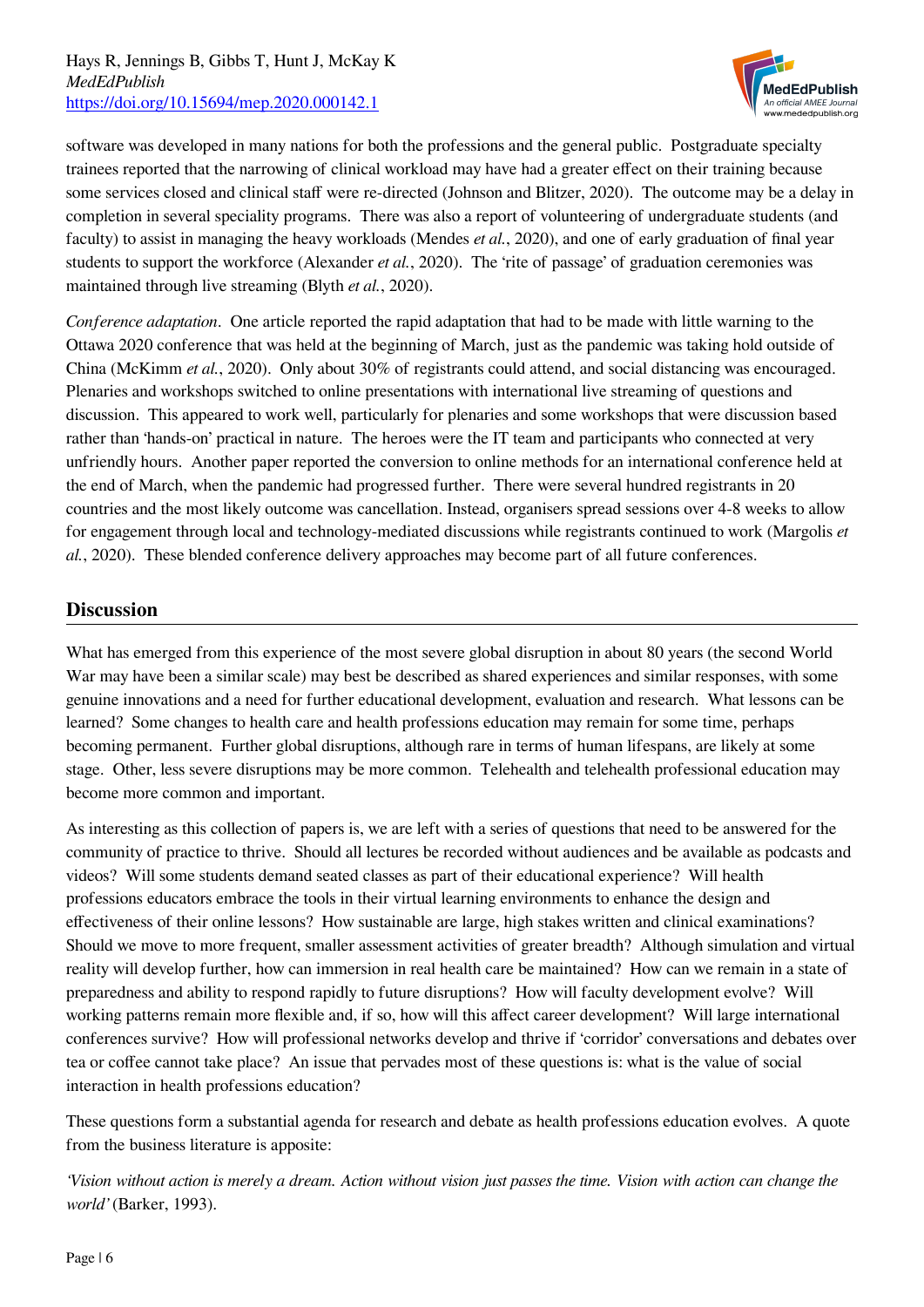

#### **Limitations**

This is a limited review of papers submitted to only one health professions' education journal. All are self-report articles with no data or evaluation to guide judgments of effectiveness. The article therefore represents the thinking and responses formed on the run during a major global disruption, not a definitive review of how best to respond.

#### **Conclusion**

Health professions educators had to respond quickly to the re-focusing of health care and healthcare staff to a narrower clinical caseload with tight infection control measures in highly stressed health care systems. The surrounding, community-wide measures such as enhanced personal hygiene measures, social distancing and travel restrictions, made campus attendance almost impossible. Programs switched rapidly to online methods where the technology was available. Clinical learning was cancelled or deferred, and where possible replaced by simulation, with the assistance of virtual reality. Learning and assessment were affected, particularly for those nearing graduation and in postgraduate specialty training. Amidst this turmoil, some interesting innovations have emerged. There is need for evaluation and research to produce evidence that guides future teaching, learning and assessment practices. The recent disruption is an opportunity to improve health professional education beyond the duration of the pandemic. The focus of future articles should be on evaluation of adaptation strategies, rather than describing similar challenges and responses.

#### **Take Home Messages**

- Health professions' education had to respond quickly to the rapidly unfolding COVID-19 pandemic
- Normal business was not possible
- Globally, responses appear to be similar
- The disruption has resulted in innovation
- Some of the changes are likely to persist as better ways are found

#### **Notes On Contributors**

Professor Richard Hays, MBBS MD PhD is Professor of Remote Medicine and Health at James Cook University, Australia, who combines clinical practice with academic interests in curriculum and assessment design, implementation and evaluation. ORCiD: <https://orcid.org/0000-0002-3875-3134>

Dr Barbara Jennings, BSc (hons), PhD, PGCert (higher education practice), SFHEA is a Senior Lecturer at Norwich Medical School, UEA and MBBS-Genetics-Theme-Lead and Academic Lead for Faculty CPD and Module Lead for MClinEd (Contemporary Pedagogy module) in the Medical Education Department of Norwich Medical School, University of East Anglia, UK. Twitter account @GeneticsMBBS. ORCiD: <https://orcid.org/0000-0003-3792-9182>

Professor Trevor Gibbs is an Independent Consultant and Professor of Medical Education and Primary Care, and Professor of Medical Education, First Affiliated Hospital, Sun Yat-sen University, Guangzhou, China. He is President of the Association for Medical Education in Europe (AMEE). ORCiD: <https://orcid.org/0000-0002-1776-6518>

Dr Julie Hunt, DVM, MS, AFAMEE is Medical Director of the DeBusk Veterinary Teaching Center, College of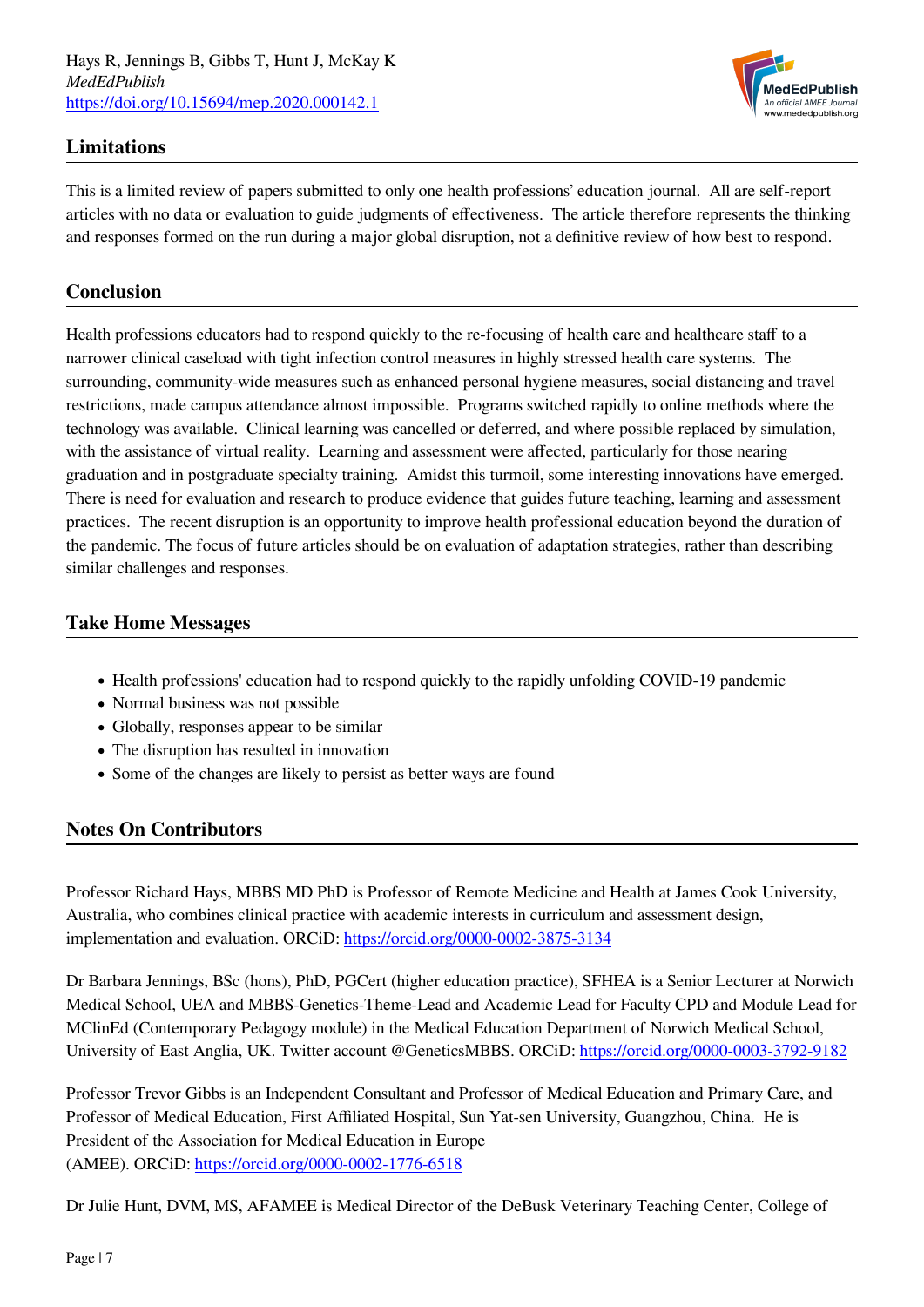

Veterinary Medicine, Lincoln Memorial University, Harrogate, TN, USA. ORCiD: <https://orcid.org/0000-0003-1927-432X>

Kerrie McKay, BA (Hons) joined the Association for Medical Education in Europe in 2015 as part of the AMEE Secretariat Team based in Dundee, Scotland. Her primary role, as the MedEdPublish Administrator, is to support all aspects of the journal, including the Editorial Team, Editorial Board, Reviewing community and Authors. Kerrie was specifically involved in the processing of COVID-19 related manuscripts for this article from submission through to publication.

#### **Acknowledgements**

The authors are grateful to the MedEdPublish team for handling our recent extraordinary influx of manuscripts, as always, with such skill and professionalism.

#### **Bibliography/References**

Alexander, L., Ashcroft, J., Byrne, M. H. V., Wan, J. (2020). 'All hands on deck: early graduation of senior medical students in the COVID-19 pandemic'. *MedEdPublish,* 9, [1], 96,<https://doi.org/10.15694/mep.2020.000096.1>.

Alrefaie, Z., Hassanien, M., Al-Hayani, A. (2020). 'Monitoring Online Learning During COVID-19 Pandemic; Suggested Online Learning Portfolio (COVID-19 OLP)', *MedEdPublish,* 9, [1], 110, [https://doi.org/10.15694/mep.2020.000110.1.](https://doi.org/10.15694/mep.2020.000110.1)

Arandjelovic, A., Arandjelovic, K., Dwyer, K., Shaw, C. (2020). 'COVID-19: Considerations for Medical Education during a Pandemic', *MedEdPublish,* 9, [1], 87, [https://doi.org/10.15694/mep.2020.000087.1.](https://doi.org/10.15694/mep.2020.000087.1)

Barker, J. A., (1993). *Paradigms: Business of Discovering the Future, The*. Harper Collins.

Blythe, A. Jones, I. Chakraborty, N. (2020). 'Online Graduation of Doctors During the COVID-19 Pandemic', *MedEdPublish,* 9, [1], 122, [https://doi.org/10.15694/mep.2020.000122.1.](https://doi.org/10.15694/mep.2020.000122.1)

Boursicot, K, Kemp, S., Ong, T. H., Wijaya, L., *et al.* (2020). 'Conducting a high-stakes OSCE in a COVID-19 environment'. *MedEdPublish,* 9, [1], 54, [https://doi.org/10.15694/mep.2020.000054.1.](https://doi.org/10.15694/mep.2020.000054.1)

Cecilio-Fernandes, D., Parisi, M. C. R, Santos, T. M., Sandars, J. (2020). 'The COVID-19 pandemic and the challenge of using technology for medical education in low and middle income countries', *MedEdPublish,* 9, [1], 74,<https://doi.org/10.15694/mep.2020.000074.1>.

Dyer, H., Stelly, D., LeFever Watson, G. (2020). 'Intimate Partner Violence: Using Standardized Patients to Improve Trauma-Informed Care in the era of the Covid-19 Pandemic', *MedEdPublish,* 9, [1], 79,<https://doi.org/10.15694/mep.2020.000079.1>

Eachempati, P., Ramnarayan, K. (2020). 'Ten maxims for out of class learning to outclass the academic challenges of COVID-19'. *MedEdPublish,* 9, [1], 89,<https://doi.org/10.15694/mep.2020.000089.1>.

Fawns, T., Jones, D., Aitken, G. (2020). 'Challenging assumptions about "moving online" in response to COVID-19, and some practical advice', *MedEdPublish,* 9, [1], 83, [https://doi.org/10.15694/mep.2020.000083.1.](https://doi.org/10.15694/mep.2020.000083.1)

Fernandez-Altuna, M., Gutierrez Rayon, D., Ramirez Resendiz, M., Cruz Mendez, P., *et al.* (2020). 'Experience of the biggest Med School in Mexico during the COVID-19 pandemic', *MedEdPublish,* 9, [1], 101, [https://doi.org/10.15694/mep.2020.000101.1.](https://doi.org/10.15694/mep.2020.000101.1)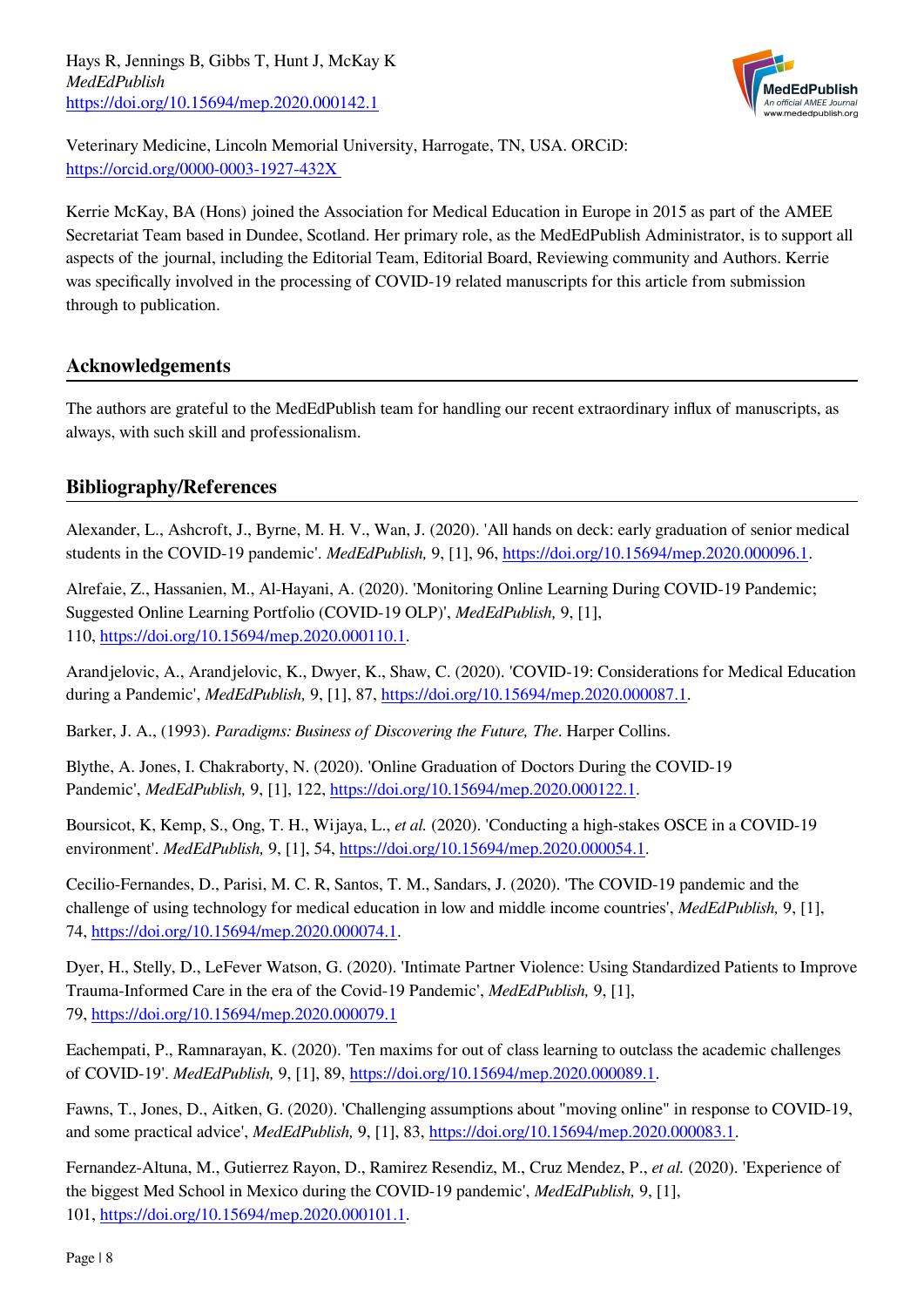

Foulds, J., Burkle, M., Sonnenberg, L. K. (2020). 'From Spark to Flame -- Radical Innovations from Cataclysmic Events in Medical Education', *MedEdPublish*, 9, [1], 132,<https://doi.org/10.15694/mep.2020.000132.1>.

Goh, P., Sandars, J. (2020:1). 'Rethinking scholarship in medical education during the era of the COVID-19 pandemic'. *MedEdPublish,* 9, [1], 97,<https://doi.org/10.15694/mep.2020.000097.1>.

Goh, P., Sandars, J. (2020:2). 'A vision of the use of technology in medical education after the COVID-19 pandemic'. *MedEdPublish,* 9, [1], 49,<https://doi.org/10.15694/mep.2020.000049.1>.

Hays, R. B. (2016). 'A new outlet for medical education scholarship'. *MedEdPublish,* 5, [1], 1, [https://doi.org/10.15694/mep.2016.000003.](https://doi.org/10.15694/mep.2016.000003)

Iwai, Y, Lusk, P. (2020). 'Transition to Virtual Reflection: Narrative Medicine during COVID-19'. *MedEdPublish,* 9, [1], 112, [https://doi.org/10.15694/mep.2020.000112.1.](https://doi.org/10.15694/mep.2020.000112.1)

Johnson, W. R., Blitzer, D. (2020). 'Residents' Perspectives on Graduate Medical Education during the COVID-19 Pandemic and Beyond', *MedEdPublish,* 9, [1], 77, [https://doi.org/10.15694/mep.2020.000077.1.](https://doi.org/10.15694/mep.2020.000077.1)

Kachra, R., Ma, I. W. Y. (2020). 'Practical tips for faculty development workforce training under pressure in the time of COVID-19 pandemic', *MedEdPublish*, 9, [1], 81,<https://doi.org/10.15694/mep.2020.000081.1>.

Khan, H. (2020). 'An adaptation of Peyton's 4-stage approach to deliver clinical skills teaching remotely', *MedEdPublish,* 9, [1], 73, [https://doi.org/10.15694/mep.2020.000073.1.](https://doi.org/10.15694/mep.2020.000073.1)

Margolis, A., Balmer, J. T., Zimmerman, A., López-Arredondo, A. (2020). 'The extended congress: Reimagining scientific meetings after the COVID-19 pandemic'. *MedEdPublish*, 9, [1], 128, [https://doi.org/10.15694/mep.2020.000128.1.](https://doi.org/10.15694/mep.2020.000128.1)

Mendes Chiloff, D., Muniz de Freitas, V., Borges Cardin, N., Bianchi Matiuzzi, C., *et al.* (2020). 'Volunteering in medical school during the pandemic: a solution for teaching'. *MedEdPublish,* 9, [1], 114, [https://doi.org/10.15694/mep.2020.000114.1.](https://doi.org/10.15694/mep.2020.000114.1)

Mohammed Sami Hamad, S., Iqbal, S., Mohammed Alothri, A., Abdullah Ali Alghamadi, M., *et al.* (2020). '"To teach is to learn twice" Added value of peer learning among medical students during COVID-19 Pandemic', *MedEdPublish,* 9, [1], 127, [https://doi.org/10.15694/mep.2020.000127.1.](https://doi.org/10.15694/mep.2020.000127.1)

Neufeld, A., Malin, G. (2020). 'Twelve tips to combat ill-being during the COVID-19 pandemic: A guide for health professionals & educators', *MedEdPublish,* 9, [1], 70, [https://doi.org/10.15694/mep.2020.000070.1.](https://doi.org/10.15694/mep.2020.000070.1)

Niburski, K., Niburski, O. (2020). 'A corona virus tracker for clinicians and students: Assessing education during an evolving phenomenon', *MedEdPublish,* 9, [1], 111,<https://doi.org/10.15694/mep.2020.000111.1>.

Posner, G., Maniate, J., Dale-Tam, J., Endres, K., *et al.* (2020). 'Virtual reality videos for training and protocol dissemination during a pandemic', *MedEdPublish,* 9, [1], 140,<https://doi.org/10.15694/mep.2020.000140.1>.

Raja, D. (2020). 'How to utilise your time effectively during the Covid-19 pandemic', *MedEdPublish,* 9, [1], 115, [https://doi.org/10.15694/mep.2020.000115.1.](https://doi.org/10.15694/mep.2020.000115.1)

Reyna, J. (2020). 'Twelve Tips for COVID-19 friendly learning design in medical education', *MedEdPublish,* 9, [1], 103, [https://doi.org/10.15694/mep.2020.000103.1.](https://doi.org/10.15694/mep.2020.000103.1)

Sabzwari, S. (2020). 'Rethinking Assessment in Medical Education in the time of COVID-19', *MedEdPublish,* 9, [1], 80,<https://doi.org/10.15694/mep.2020.000080.1>.

Sa-Couto, C., Nicolau, A. (2020) 'How to use telesimulation to reduce COVID-19 training challenges: A recipe with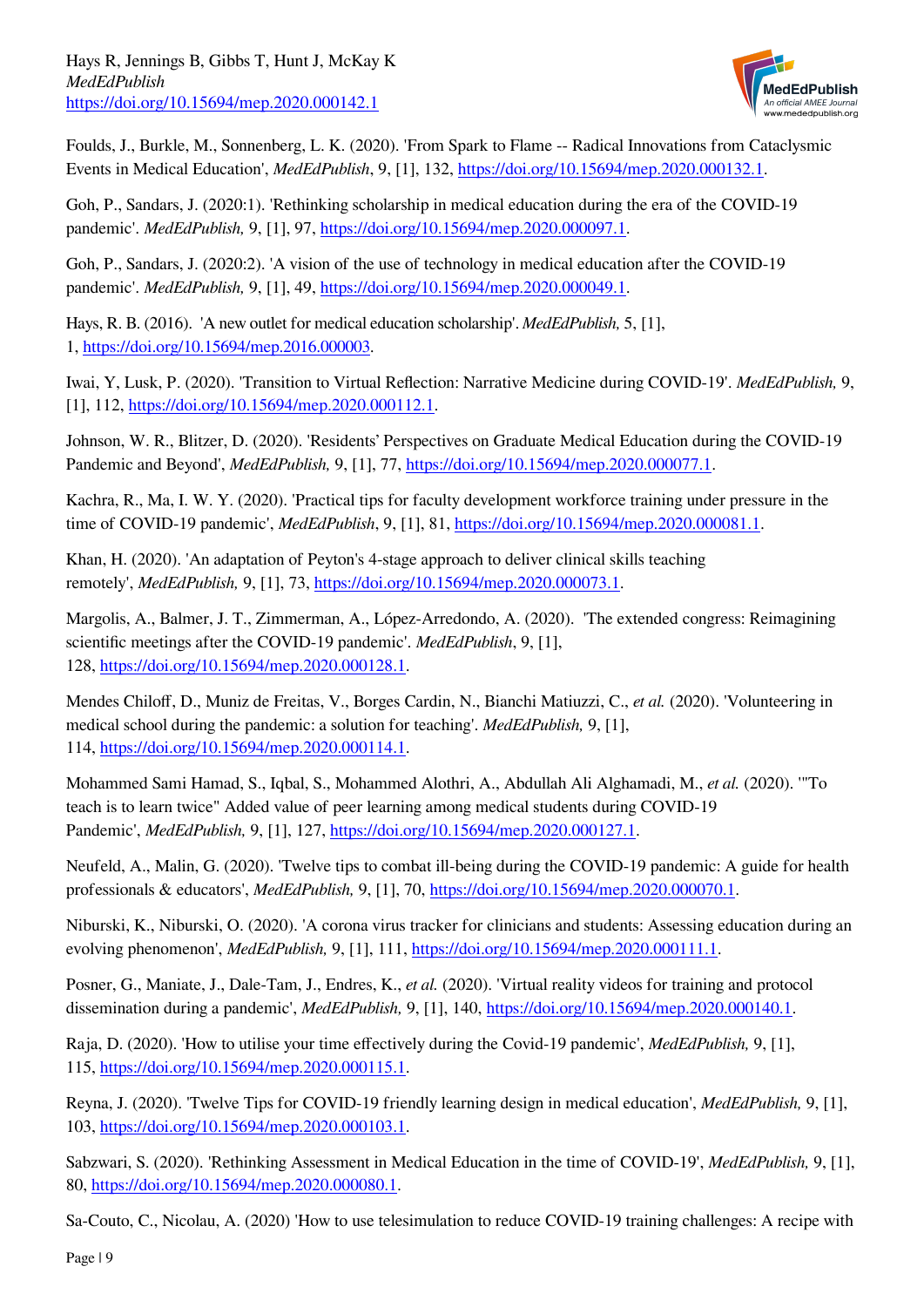

free online tools and a bit of imagination', *MedEdPublish,* 9, [1], 129,<https://doi.org/10.15694/mep.2020.000129.1>.

Samarasekera, D. D., Goh, D. L. M., Yeo, S. P., Ngiam, N. S. P., *et al.* (2020). 'Response and Lessons Learnt Managing the COVID-19 Crisis by School of Medicine, National University of Singapore', *MedEdPublish,* 9, [1], 92,<https://doi.org/10.15694/mep.2020.000092.1>.

Sandars, J., Correia, R., Dankbaar, M., de Jong, P., *et al.* (2020). 'Twelve tips for rapidly migrating to online learning during the COVID-19 pandemic'. *MedEdPublish,* 9, [1], 82, [https://doi.org/10.15694/mep.2020.000082.1.](https://doi.org/10.15694/mep.2020.000082.1)

Shimizu, I., Mori, J., Kanno, H., (2020). 'More than adaptation: why we carried out faculty development on assessment in the middle of a pandemic', *MedEdPublish,* 9, [1], 105, [https://doi.org/10.15694/mep.2020.000105.1.](https://doi.org/10.15694/mep.2020.000105.1)

Sudhir, M., Mascarenhas, S., Isaac, J., Alfroukh, J., *et al.* (2020). 'Adapting to the need of the hour: Communication skills simulation session using an online platform during COVID-19', *MedEdPublish,* 9, [1], 85,<https://doi.org/10.15694/mep.2020.000085.1>.

Taha, M. H., Abdalla, M. E., Wadi, M., Khalafalla, H. (2020). 'Curriculum delivery in Medical Education during an emergency: A guide based on the responses to the COVID-19 pandemic', *MedEdPublish,* 9, [1], 69,<https://doi.org/10.15694/mep.2020.000069.1>.

Taylor, D., Grant, J., Hamdy, H., Grant, L., *et al.* (2020). 'Transformation to learning from a distance', *MedEdPublish,* 9, [1], 76, [https://doi.org/10.15694/mep.2020.000076.1.](https://doi.org/10.15694/mep.2020.000076.1)

Veasuvalingam, B., Goodson, M. L. (2020). 'Falling back on technology mindfully during COVID-19 pandemic: NUMed campus experience'. *MedEdPublish,* 9, [1], 102,<https://doi.org/10.15694/mep.2020.000102.1>.

Wadi, M., Abdalla, M. E., Khalafalla, H., Taha, M. H. (2020). 'The assessment clock: A model to prioritize the principles of the utility of assessment formula in emergency situations, such as the COVID-19 pandemic'. *MedEdPublish,* 9, [1], 86,<https://doi.org/10.15694/mep.2020.000086.1>.

Wong, P., Jumat, M. R., Lee, I. C. J., Foo, K. X., *et al.* (2020). 'Redesigning team-based learning facilitation for an online platform to deliver preclinical curriculum: A response to the COVID19 pandemic'. *MedEdPublish,* 9, [1], 135, [https://doi.org/10.15694/mep.2020.000135.1.](https://doi.org/10.15694/mep.2020.000135.1)

Woywodt, A., Breed, H., Lumsden, C. (2020). 'COVID-19 – the ultimate disruptor?', *MedEdPublish,* 9, [1], 104, [https://doi.org/10.15694/mep.2020.000104.1.](https://doi.org/10.15694/mep.2020.000104.1)

#### **Appendices**

None.

#### **Declarations**

*The author has declared the conflicts of interest below.*

The authors are Editors or employees of MedEdPublish.

*This has been published under Creative Commons "CC BY 4.0" [\(https://creativecommons.org/licenses/by-sa/4.0/\)](https://creativecommons.org/licenses/by-sa/4.0/)*